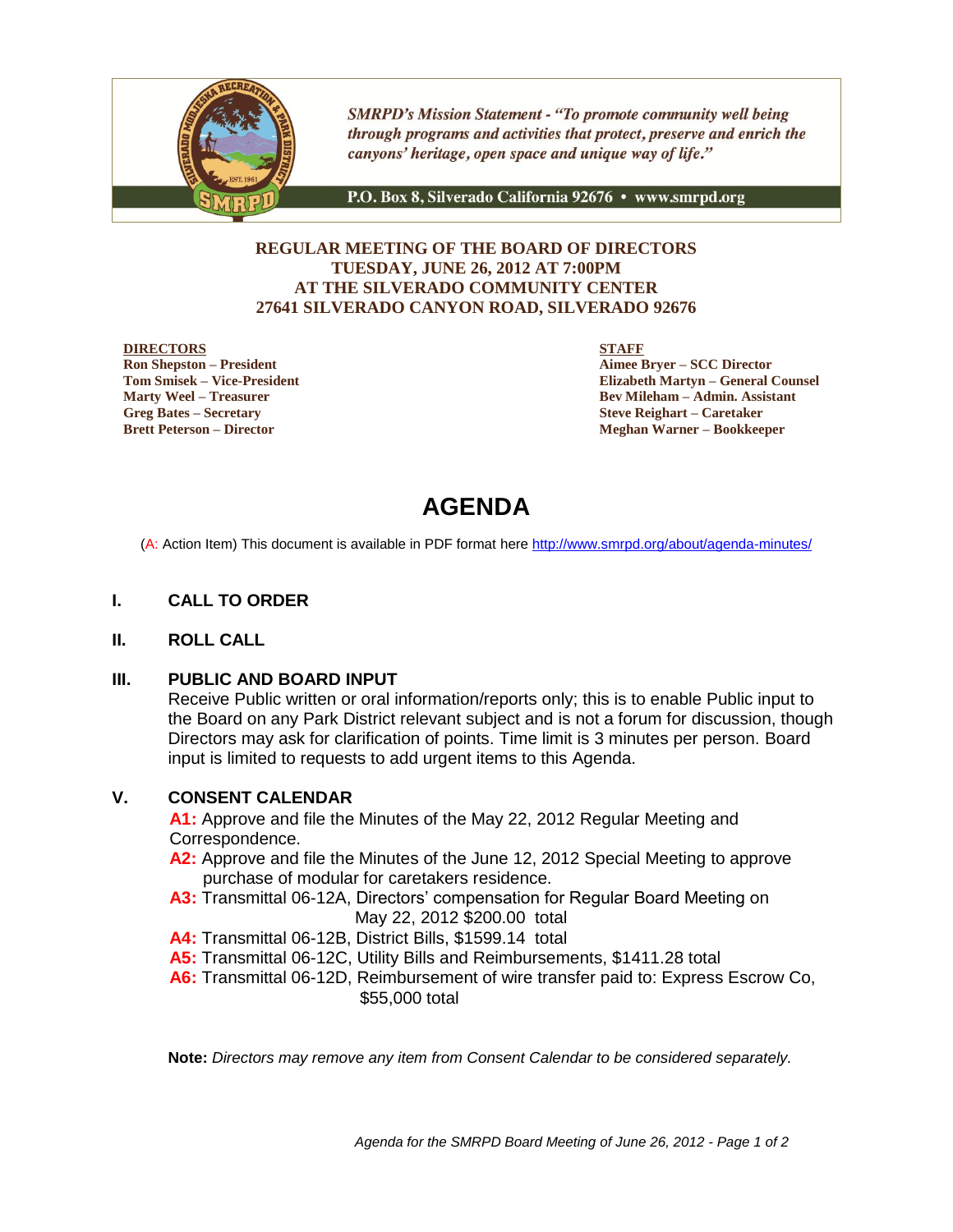## **VI. CHILDREN'S CENTER DIRECTOR'S REPORT –** Will not take place. Director is unavailable.

# **VIII. OTHER DISTRICT BUSINESS**

- (A) CalEMA/FEMA Project Update Linda May/Greg Bates
- (B) New St. Michael's Abbey Update Ron Shepston/Greg Bates
- (C) Participatory Budget Ron Shepston

## **IX. COMMITTEES**

*NOTE: There will be no discussion of Committee issues unless agendized below or added to the Agenda by majority vote of the Board in Section III to address issues that require immediate attention for reasons to be explained in the motion to add. Other comments can be made under Director Comments.*

# **STANDING COMMITTEES AND REPRESENTATIVES:**

- (A) **RECREATION** (Peterson)
- (B) **FINANCE** (Weel)
- (C) **PERSONNEL** (Shepston)
- (D) **OPEN SPACE AND TRAILS** (Peterson, Bates)
- (E) **FACILITIES MAINTENANCE AND SAFETY** (Weel, Peterson)

# **AD HOC COMMITTEES & REPRESENTATIVES:**

- (F) **ISDOC REPRESENTATIVE (**Shepston)
- (G) **PRESERVATION & RESTORATION** (Smisek)
- (H) **COMMUNICATIONS & DISTRICT OUTREACH** (Smisek)
- (I) **SILVERADO CHILDREN'S CENTER** (Shepston) **Children's Center Advisory Committee** (Shepston, Bryer) (Public Members: Dawn Lynch, Julia Jones-Tester, Deborah Johnson)

## **X. DIRECTOR'S COMMENTS**

Pursuant to Government Code §54954.2 members of the Board of Directors or Staff may ask questions for clarification, make brief announcements, make brief reports on their activities. The Board or a Board member may provide a reference to Staff or other resources for factual information, request Staff to report back at a subsequent meeting concerning any matter, or direct that a matter of business be placed on a future Agenda.

- (1) Director Smisek
- (2) Director Bates
- (3) Director Shepston
- (4) Director Peterson
- (5) Director Weel

### **XI. ADJOURNMENT**

The next regular meeting of the Board of Directors will be at the Silverado Community Center, 27641 Silverado Canyon Road at 7:00 PM on July 24, 2012.

Materials related to an item on this agenda submitted after distribution of the agenda packet are either available for public inspection at the Silverado Library, and posted on the SMRPD website at <http://www.smrpd.org/>about/agenda-minutes/. Materials prepared by SMRPD will be available at the meeting, those provided by others after the meeting.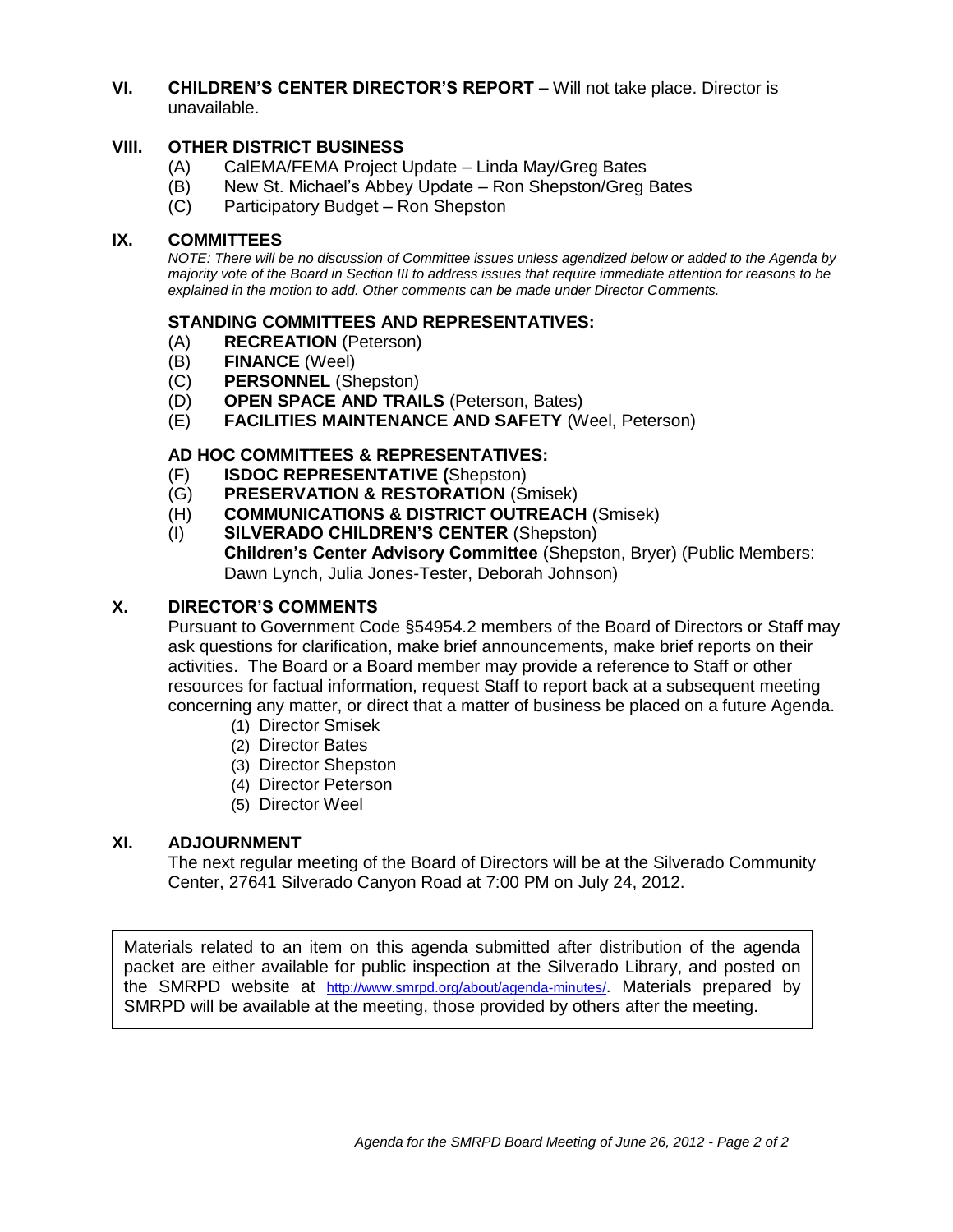# **LOCALLY GOVERNED DISTRICT DATE: 06/19/12 CLAIMS TRANSMITTED FOR PAYMENT REPORT 06-12A**

PO Box 8 DRAW THIS CHECK FROM

Sil-Mod Rec. and Parks Dist. THE COUNTY AUDITOR IS AUTHORIZED TO Silverado, CA 92676 **FUND: 728 BUDGET CONTROL: 728** 

| PAYEE NAME AND ADDRESS<br>SOCIAL SECURITY /TAX ID                                                | <b>DATE</b><br><b>INVOICE#</b> | <b>DEPT</b><br><b>V700</b> | <b>OBJT</b><br>REV/<br><b>BS ACCT</b> | <b>UNIT</b><br>900 | <b>AMOUNT</b>                     |                                        | <b>AC'S USE ONLY</b><br>DOC NUMBER | SC |
|--------------------------------------------------------------------------------------------------|--------------------------------|----------------------------|---------------------------------------|--------------------|-----------------------------------|----------------------------------------|------------------------------------|----|
| <b>VC-4415</b><br><b>Brett Peterson</b><br>P.O. Box 613<br>Silverado, CA 92676                   | 5/22/2012                      | <b>V700</b>                | 0100                                  | 900                | \$                                | 50.00                                  |                                    |    |
| <b>VC-4543</b><br><b>Martin Weel</b><br>28614 Modjeska Canyon Road<br>Modjeska, CA 92676         |                                | <b>V700</b>                | 0100                                  | 900                | \$<br>$\boldsymbol{\mathsf{S}}$   | 50.00 1099<br>$\overline{\phantom{a}}$ |                                    |    |
| <b>VC-9989</b><br>Ron Shepston<br>P.O. Box<br>31311 Silverado Canyon Road<br>Silverado, CA 92676 | 5/22/2012                      | <b>V700</b>                | 0100                                  | 900                | $\overline{\boldsymbol{s}}$<br>\$ | ٠<br>50.00                             | 1099                               |    |
| <b>VC-9990</b><br><b>Greg Bates</b><br>28100 Modjeska Canyon Road<br>Modjeska, CA 92676          | 5/22/2012                      | <b>V700</b>                | 0100                                  | 900                | \$<br>\$                          | 50.00<br>50.00                         | 1099                               |    |
| <b>VC-1539</b><br><b>Tom Smisek</b><br>P.O. Box 374<br>Silverado, CA 92676                       | 5/22/2012                      | <b>V700</b>                | 0100                                  | 900                | \$<br>\$                          | 50.00 1099<br>50.00                    |                                    |    |
|                                                                                                  |                                |                            |                                       |                    | \$                                | 50.00                                  | 1099                               |    |

The claims listed above totaling **\$200.00** of the Board of Directors of this District and I certify that the payees named who are described in Government Code Section 3101 have taken an oath or affirmation required by Government Code Section 3102. are approved for payment pursuant to an order entered in the Minutes

\_\_\_\_\_\_\_\_\_\_\_\_\_\_\_\_\_\_\_\_\_\_\_\_\_\_\_\_\_\_ \_\_\_\_\_\_\_\_\_\_\_\_\_\_\_\_\_\_\_\_\_\_\_\_\_\_\_\_\_\_\_\_\_ \_\_\_\_\_\_\_\_\_\_\_\_\_\_\_\_\_\_\_\_\_\_\_\_\_\_\_\_\_\_\_\_\_\_

APPROVED BY COUNTERSIGNED BY ATTESTED AND/OR COUNTERSIGNED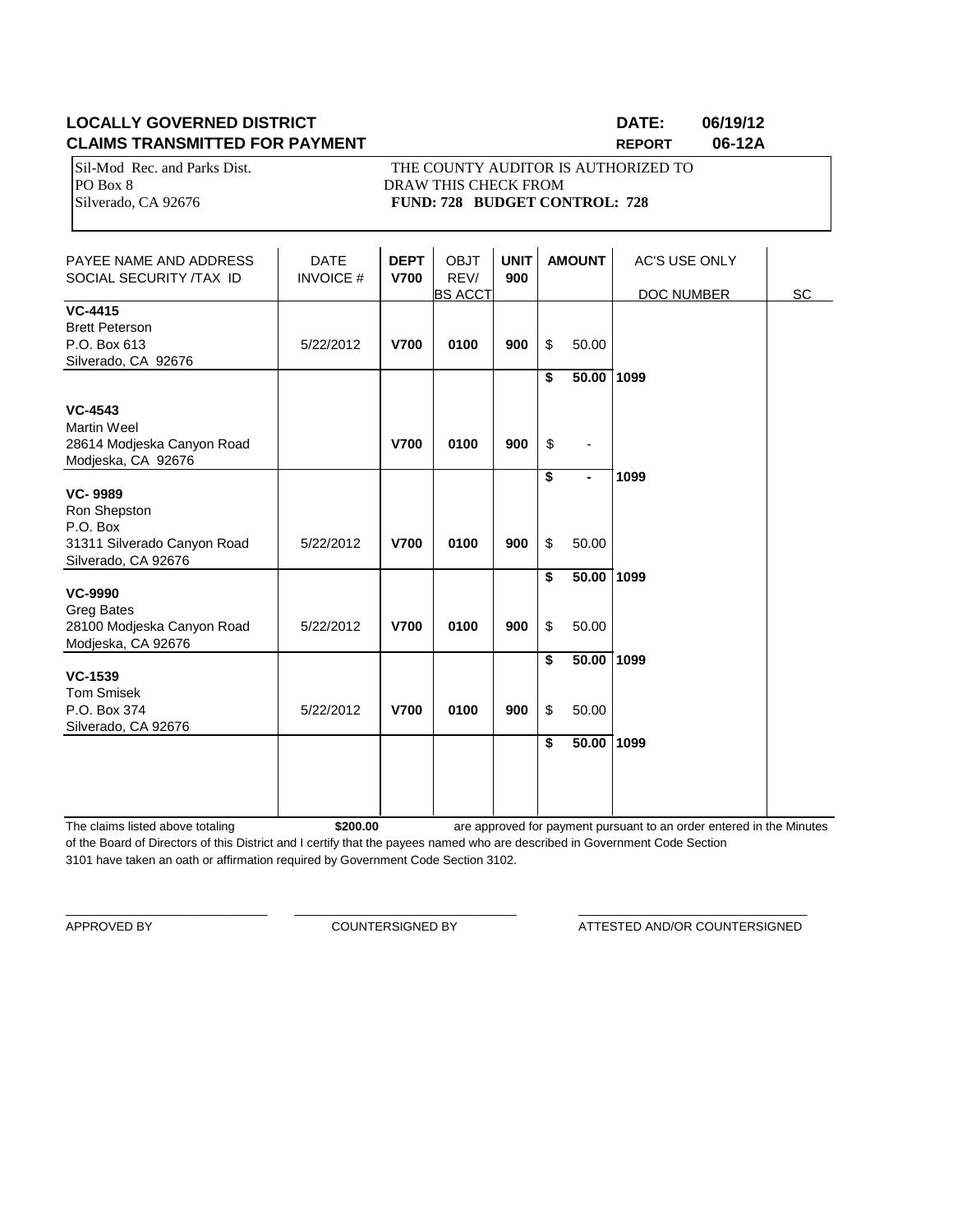| Sil-Mod Rec. and Parks Dist.<br>P.O.Box 8         | THE COUNTY AUDITOR IS AUTHORIZED TO<br>DRAW THIS CHECK FROM FUND: 728 BUDGET CONTROL: 728 |                            |                     |                    |                     |               |    |
|---------------------------------------------------|-------------------------------------------------------------------------------------------|----------------------------|---------------------|--------------------|---------------------|---------------|----|
|                                                   |                                                                                           |                            |                     |                    |                     |               |    |
| PAYEE NAME AND ADDRESS<br>SOCIAL SECURITY /TAX ID | DATE<br><b>INVOICE#</b>                                                                   | <b>DEPT</b><br><b>V700</b> | <b>OBJT</b><br>REV/ | <b>UNIT</b><br>900 | <b>AMOUNT</b>       | AC'S USE ONLY |    |
|                                                   |                                                                                           |                            | <b>BS ACCT</b>      |                    |                     | DOC NUMBER    | SC |
| <b>VC-2027</b>                                    | <b>INVOICE #11159</b>                                                                     | <b>V700</b>                | 1400                | 900                | \$340.00            |               |    |
| COOKSMITH LANDSCAPING                             | <b>INVOICE #11250</b>                                                                     | <b>V700</b>                | 1400                | 900                | \$16.00             |               |    |
| 630 N. TUSTIN AVE #1518                           | <b>INVOICE #11140</b>                                                                     | <b>V700</b>                | 1400                | 900                | \$235.00            |               |    |
| ORANGE, CA 92867                                  | <b>INVOICE #11234</b>                                                                     | <b>V700</b>                | 1400                | 900                | \$16.00<br>\$607.00 |               |    |
|                                                   |                                                                                           |                            |                     |                    |                     |               |    |
| <b>VC-2760</b>                                    |                                                                                           |                            |                     |                    |                     |               |    |
| <b>MEGHAN WARNER</b>                              |                                                                                           |                            |                     |                    |                     |               |    |
| P.O. BOX 177<br>SILVERADO, CA 92676               | INVOICE #12-79                                                                            | <b>V700</b>                | 1900                | 900                | \$250.00            |               |    |
|                                                   |                                                                                           |                            |                     |                    | $$250.00$ 1099      |               |    |
|                                                   |                                                                                           |                            |                     |                    |                     |               |    |
| <b>VC-2865</b><br><b>STEVE REIGHART</b>           | INVOICE #3032                                                                             | V700                       | 1900                | 900                | \$191.25            |               |    |
| 27641 SILVERADO CANYON ROAD                       | INVOICE #303                                                                              | <b>V700</b>                | 1900                | 900                | \$112.50            |               |    |
| SILVERADO, CA 92676                               |                                                                                           |                            |                     |                    |                     |               |    |
|                                                   |                                                                                           |                            |                     |                    | $$303.75$ 1099      |               |    |
| <b>VC-4740</b>                                    |                                                                                           |                            |                     |                    |                     |               |    |
| HOME DEPOT                                        |                                                                                           |                            |                     |                    |                     |               |    |
| PO BOX 183176                                     | INVOICE DATED: 06/05/12                                                                   | <b>V700</b>                | 1400                | 900                | \$68.39             |               |    |
| COLUMBUS, OH 43218-3176                           |                                                                                           |                            |                     |                    |                     |               |    |
|                                                   |                                                                                           |                            |                     |                    | \$68.39             |               |    |
| <b>VC-5842</b>                                    |                                                                                           |                            |                     |                    |                     |               |    |
| CARPD                                             |                                                                                           |                            |                     |                    |                     |               |    |
| P.O. BOX 22671                                    | 2012-2013 DUES                                                                            | <b>V700</b>                | 1600                | 900                | \$370.00            |               |    |
| SACRAMENTO, CA 95822                              |                                                                                           |                            |                     |                    | \$370.00 1099       |               |    |
|                                                   |                                                                                           |                            |                     |                    |                     |               |    |
|                                                   |                                                                                           |                            |                     |                    |                     |               |    |
|                                                   |                                                                                           |                            |                     |                    |                     |               |    |
|                                                   |                                                                                           |                            |                     |                    |                     |               |    |
|                                                   |                                                                                           |                            |                     |                    |                     |               |    |
|                                                   |                                                                                           |                            |                     |                    |                     |               |    |
|                                                   |                                                                                           |                            |                     |                    |                     |               |    |
|                                                   |                                                                                           |                            |                     |                    |                     |               |    |
|                                                   |                                                                                           |                            |                     |                    |                     |               |    |
|                                                   |                                                                                           |                            |                     |                    |                     |               |    |
|                                                   |                                                                                           |                            |                     |                    |                     |               |    |
|                                                   |                                                                                           |                            |                     |                    |                     |               |    |
|                                                   |                                                                                           |                            |                     |                    |                     |               |    |
|                                                   |                                                                                           |                            |                     |                    |                     |               |    |
|                                                   |                                                                                           |                            |                     |                    |                     |               |    |
|                                                   |                                                                                           |                            |                     |                    |                     |               |    |
|                                                   |                                                                                           |                            |                     |                    |                     |               |    |
|                                                   |                                                                                           |                            |                     |                    |                     |               |    |
|                                                   |                                                                                           |                            |                     |                    |                     |               |    |

The claims listed above totaling **1.599.14 are approved for payment pursuant to an order entered in the Minutes** 

of the Board of Directors of this District and I certify that the payees named who are described in Government Code Section 3101 have taken an oath or affirmation required by Government Code Section 3102.

 $\_$  , and the set of the set of the set of the set of the set of the set of the set of the set of the set of the set of the set of the set of the set of the set of the set of the set of the set of the set of the set of th

APPROVED BY **A PEROVED BY** COUNTERSIGNED BY **COUNTERSIGNED BY** ATTESTED AND/OR COUNTERSIGNED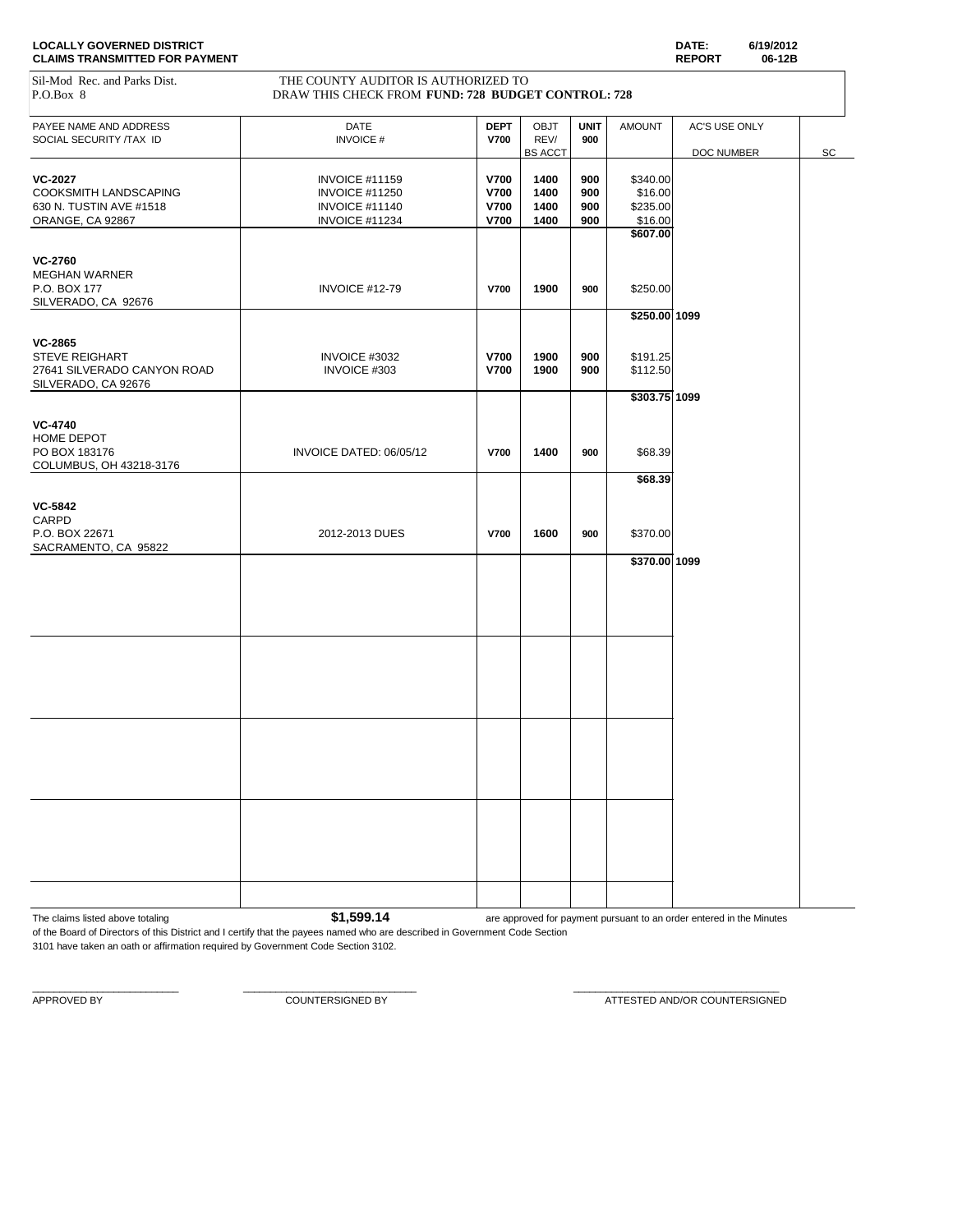### **LOCALLY GOVERNED DISTRICT DATE: 06/19/12 CLAIMS TRANSMITTED FOR PAYMENT**

| Sil-Mod Rec. and Parks Dist.<br>P.O.Box 8                            | THE COUNTY AUDITOR IS AUTHORIZED TO<br>DRAW THIS CHECK FROM FUND: 728 BUDGET CONTROL: 728                                                       |                                           |                                |                    |                                            |                             |    |
|----------------------------------------------------------------------|-------------------------------------------------------------------------------------------------------------------------------------------------|-------------------------------------------|--------------------------------|--------------------|--------------------------------------------|-----------------------------|----|
| PAYEE NAME AND ADDRESS<br>SOCIAL SECURITY /TAX ID                    | DATE<br><b>INVOICE#</b>                                                                                                                         | <b>DEP</b><br><b>V700</b>                 | OBJT<br>REV/<br><b>BS ACCT</b> | <b>UNIT</b><br>900 | <b>AMOUNT</b>                              | AC'S USE ONLY<br>DOC NUMBER | SC |
| VC-1672<br>SMRPD (BofA Account)<br>P.O. Box 8<br>Silverado, CA 92676 | <b>REIMBURSEMENT OF CHECK #1950</b><br><b>PAID TO: JANI-KING</b><br>INVOICE #LAX06120442<br>INVOICE #LAX06120435                                | <b>V700</b><br><b>V700</b>                | 1400<br>1400                   | 900<br>900         | \$220.38<br>\$226.58<br>\$446.96           |                             |    |
| VC-1672<br>SMRPD (BofA Account)<br>P.O. Box 8<br>Silverado, CA 92676 | <b>REIMBURSEMENT OF CHECK #1951</b><br>PAID TO: WASTE MANAGEMENT<br>INVOICE #0060377-2884-4                                                     | <b>V700</b>                               | 2800                           | 900                | \$174.90                                   |                             |    |
| VC-1672<br>SMRPD (BofA Account)<br>P.O. Box 8<br>Silverado, CA 92676 | <b>REIMBURSEMENT OF CHECK #1952</b><br><b>PAID TO: IRWD</b><br>METER #55418830 05/23/12<br>METER #51441202 05/23/12<br>METER #56569388 05/23/12 | <b>V700</b><br><b>V700</b><br><b>V700</b> | 2800<br>2800<br>2800           | 900<br>900<br>900  | \$174.90<br>\$10.29<br>\$57.32<br>\$140.48 |                             |    |
| VC-1672<br>SMRPD (BofA Account)<br>P.O. Box 8<br>Silverado, CA 92676 | <b>REIMBURSEMENT OF DEBITS</b><br><b>PAID TO: SCE</b><br>ACCOUNT #2-25-699-8121 05/2012<br>ACCOUNT #2-32-988-1767 05/2012                       | <b>V700</b><br><b>V700</b>                | 2800<br>2800                   | 900<br>900         | \$208.09<br>\$73.63<br>\$276.85            |                             |    |
| VC-1672<br>SMRPD (BofA Account)<br>P.O. Box 8<br>Silverado, CA 92676 | <b>REIMBURSEMENT OF DEBITS</b><br>PAID TO: AT&T<br>714-649-2850 06/10/12<br>714-649-2428 06/10/12                                               | <b>V700</b><br><b>V700</b>                | 702<br>702                     | 900<br>900         | \$350.48<br>\$48.66<br>\$38.01             |                             |    |
| VC-1672<br>SMRPD (BofA Account)<br>P.O. Box 8<br>Silverado, CA 92676 | <b>REIMBURSEMENT OF CHECK #1953</b><br>PAID TO: WASTE MANAGEMENT<br>INVOICE #2931113-2884-6 V700                                                |                                           | 2800                           | 900                | \$86.67<br>\$46.26                         |                             |    |
| VC-1672<br>SMRPD (BofA Account)<br>P.O. Box 8<br>Silverado, CA 92676 | <b>REIMBURSEMENT OF CHECK #1954</b><br>PAID TO: CLEAN PRODUCTS<br><b>INVOICE #387333</b>                                                        | <b>V700</b>                               | 1400                           | 900                | \$46.26<br>\$97.92                         |                             |    |
|                                                                      |                                                                                                                                                 |                                           |                                |                    | \$97.92                                    |                             |    |
|                                                                      |                                                                                                                                                 |                                           |                                |                    |                                            |                             |    |
|                                                                      |                                                                                                                                                 |                                           |                                |                    |                                            |                             |    |

The claims listed above totaling **\$1,411.28** of the Board of Directors of this District and I certify that the payees named who are described in Government Code Section are approved for payment pursuant to an order entered in the Minutes

3101 have taken an oath or affirmation required by Government Code Section 3102.

 $\_$  , and the set of the set of the set of the set of the set of the set of the set of the set of the set of the set of the set of the set of the set of the set of the set of the set of the set of the set of the set of th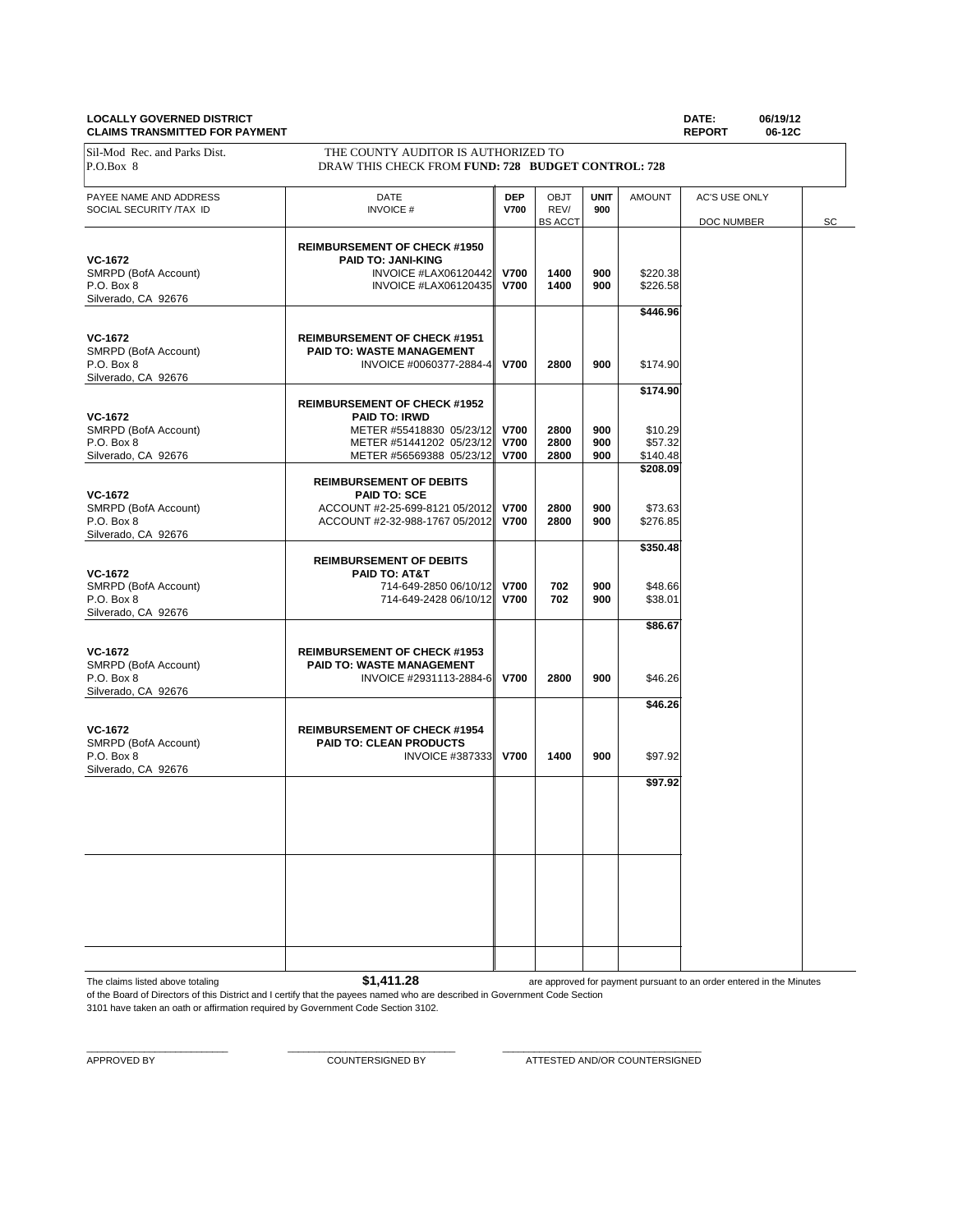# **CLAIMS TRANSMITTED FOR PAYMENT**

**LOCALLY GOVERNED DISTRICT DATE: 06/19/12** PAYEE NAME AND ADDRESS **DATE DEP** OBJT **UNIT** AMOUNT AC'S USE ONLY **DEP** OBJT **UNIT** AMOUNT AC'S USE ONLY **DEP** ORLY **DEP DEP DEP DEP DEP DEP DEP DEP DEP DEP DEP DEP DEP DEP DEP DEP DEP** SOCIAL SECURITY /TAX ID **INVOICE # V700** REV/ **95** ACC DOC NUMBER SC **REIMBURSEMENT OF WIRE TRANSFER VC-1672 PAID TO: EXPRESS ESCROW CO.** SMRPD (BofA Account)<br>P.O. Box 8 P.O. Box 8 TRANSACTION #20120613-0006172 **V700 4200 900** \$55,000.00 Silverado, CA 92676 **\$55,000.00** Sil-Mod Rec. and Parks Dist. THE COUNTY AUDITOR IS AUTHORIZED TO P.O.Box 8 DRAW THIS CHECK FROM **FUND: 728 BUDGET CONTROL: 728**

The claims listed above totaling **\$55,000.00** 

 $\_$  , and the set of the set of the set of the set of the set of the set of the set of the set of the set of the set of the set of the set of the set of the set of the set of the set of the set of the set of the set of th

are approved for payment pursuant to an order entered in the Minutes

of the Board of Directors of this District and I certify that the payees named who are described in Government Code Section 3101 have taken an oath or affirmation required by Government Code Section 3102.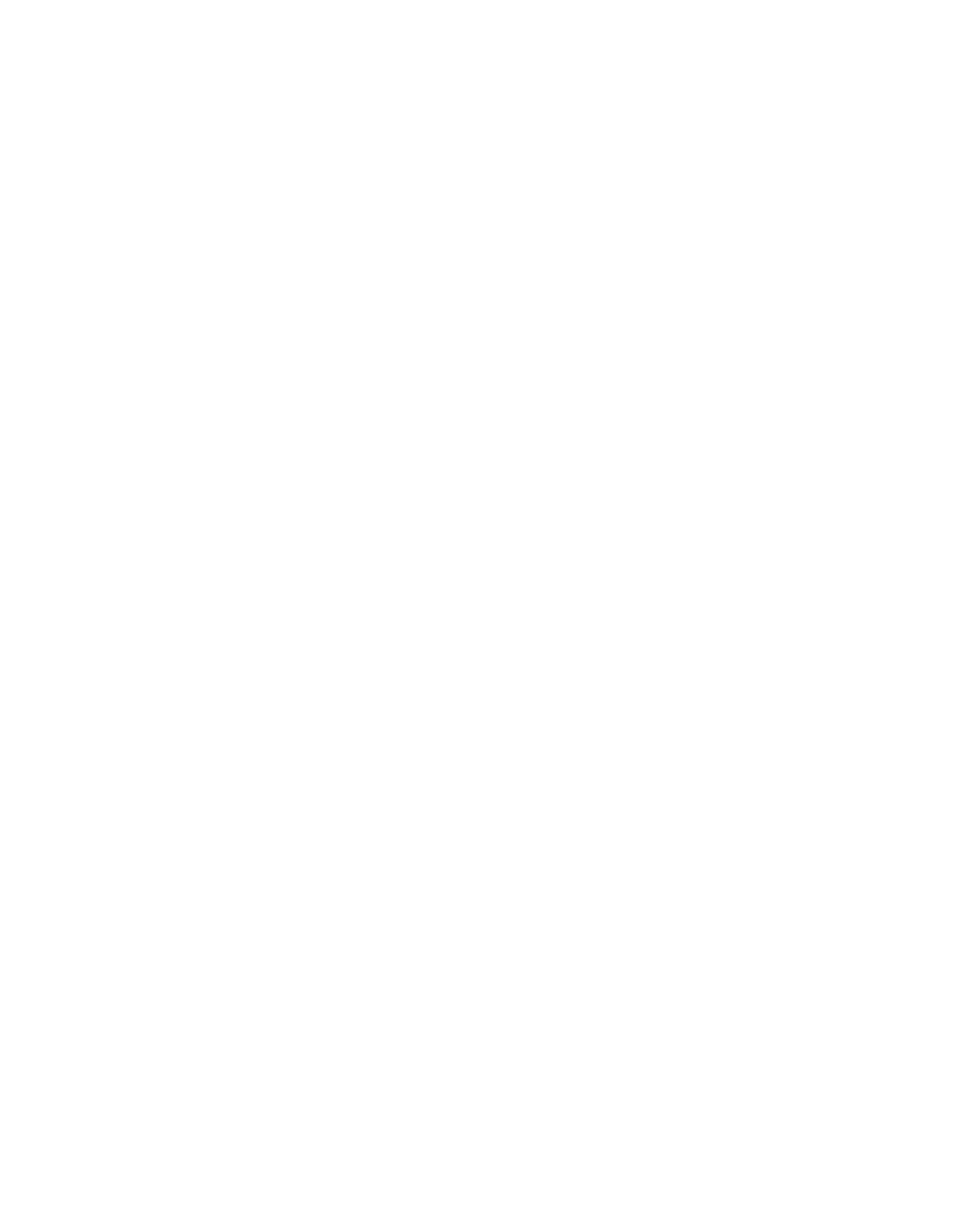

**SMRPD's Mission Statement - "To promote community well being** through programs and activities that protect, preserve and enrich the canyons' heritage, open space and unique way of life."

P.O. Box 8, Silverado California 92676 · www.smrpd.org

# MINUTES OF THE REGULAR MEETING OF THE BOARD OF DIRECTORS

# TUESDAY May 22, 2012 AT 7:00 PM

# AT THE SILVERADO COMMUNITY CENTER

### 27641 SILVERADO CANYON ROAD, SILVERADO 92676

### DIRECTORS STAFF

Ron Shepston - President Aimee Bryer - Scc Director

Tom Smisek - Vice President Elizabeth Martyn - General Counsel

Greg Bates – Secretary Bev Mileham - Admin. Assistant

Marty Weel - Treasurer Steve Reighart - Caretaker

Brett Peterson - Director **Meghan Warner - Bookkeeper** 

# **MINUTES**

**Action Item) This document is available in PDF format a[t http://www.smrpd.org](http://www.smrpd.org/)**

### **CALL TO ORDER**

The meeting was called to order at 7:03 PM by Director Shepston, who acted as chairperson.

### **PUBLIC ATTENDANCE**

Hank Rodgers, Scott Breeden, Chay Peterson, Janet Wilson, Linda May

### **PUBLIC AND BOARD INPUT ON NON-AGENDIZED ITEMS**

There was no public or Board input.

### **CONSENT CALENDAR PAYMENT OF DISTRICT BILLS**

1st ACTION: Director Smisek made a motion to approve the Consent Calendar with the Minutes of April 24th, District Bills, Transmittals 05-12A \$250, 05-12B \$3249.43, and 05-12C \$1304.46, and correspondence, Director Shepston seconded. Unanimously approved.

CHILDRENS CENTER DIRECTORS REPORT